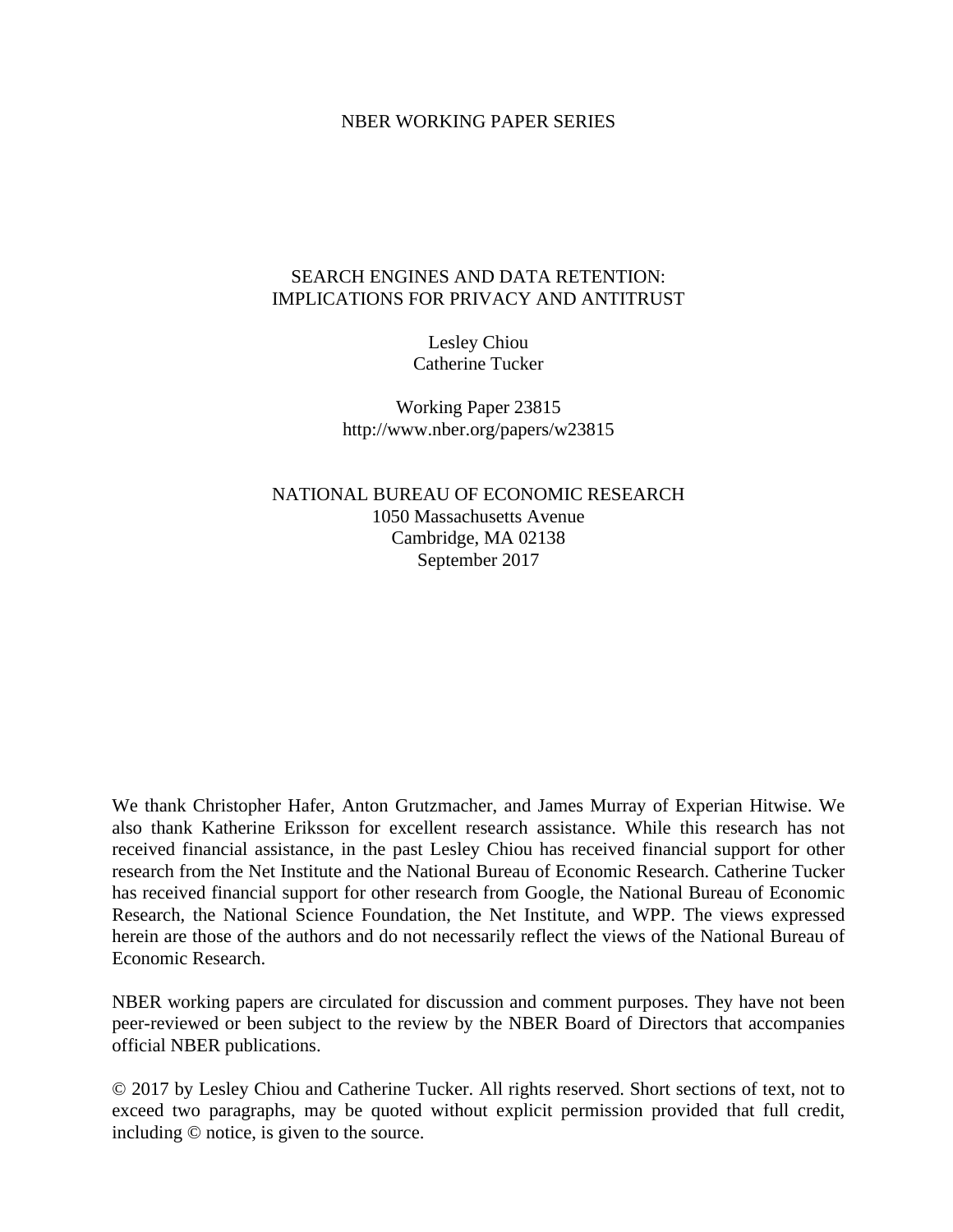Search Engines and Data Retention: Implications for Privacy and Antitrust Lesley Chiou and Catherine Tucker NBER Working Paper No. 23815 September 2017 JEL No. K21,K24,K40

### **ABSTRACT**

This paper investigates whether larger quantities of historical data affect a firm's ability to maintain market share in Internet search. We study whether the length of time that search engines retained their server logs affected the apparent accuracy of subsequent searches. Our analysis exploits changes in these policies prompted by the actions of policymakers. We find little empirical evidence that reducing the length of storage of past search engine searches affected the accuracy of search. Our results suggest that the possession of historical data confers less of an advantage in market share than is sometimes supposed. Our results also suggest that limits on data retention may impose fewer costs in instances where overly long data retention leads to privacy concerns such as an individual's ``right to be forgotten."

Lesley Chiou Occidental College 1600 Campus Road Los Angeles, CA 90041 lchiou@oxy.edu

Catherine Tucker MIT Sloan School of Management 100 Main Street, E62-533 Cambridge, MA 02142 and NBER cetucker@mit.edu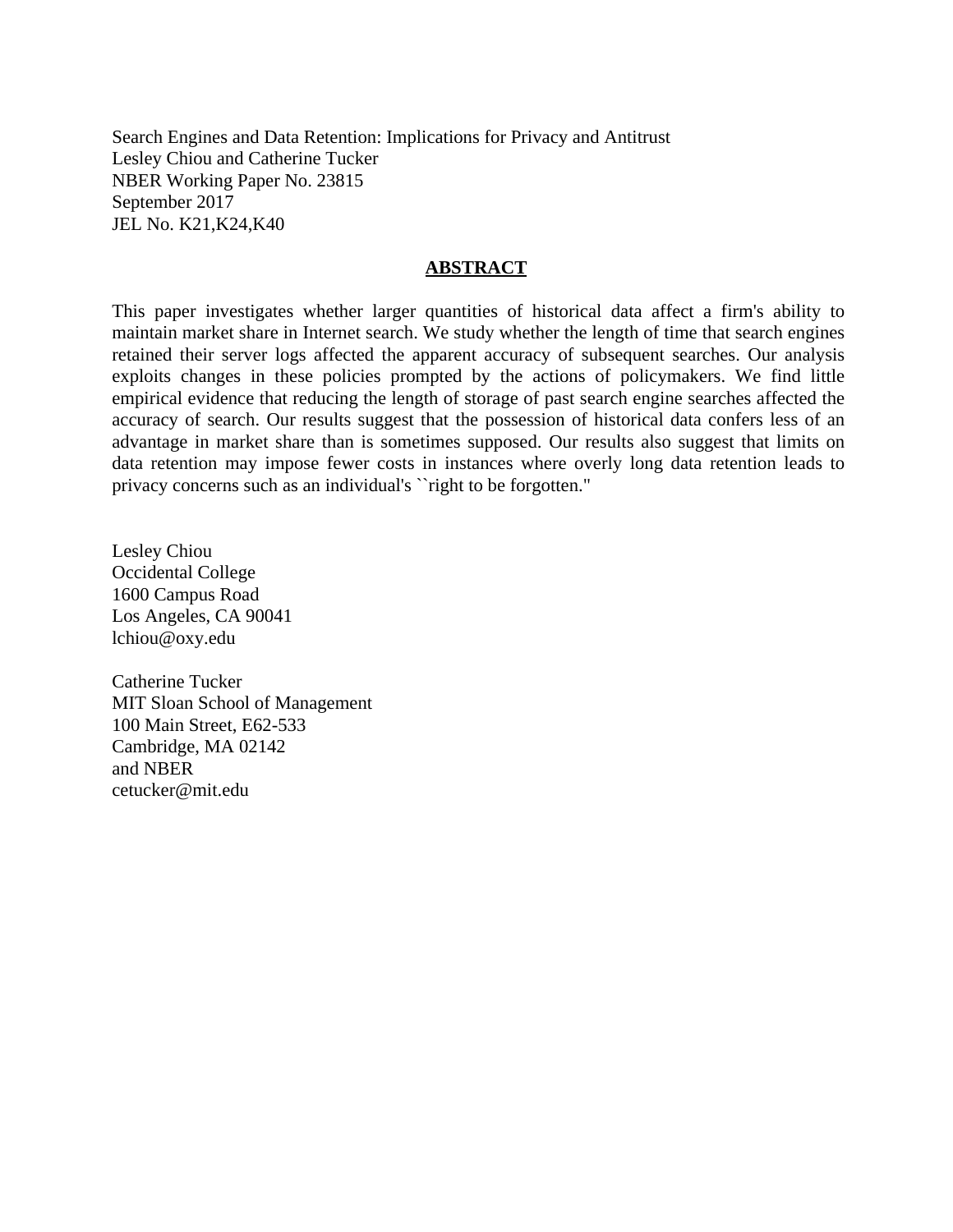# I. Introduction

Currently, Internet search attracts legal scrutiny on both sides of the Atlantic (Goldfarb and Tucker, 2011a). In this heavily concentrated market, one firm, Google, accounts for 70% of the search market in the U.S. and over 90% of the search market in the European Union.<sup>1</sup> Public and legal controversy surround why and how such dominance in the market may arise.

One argument presented in the policy debate is that the ability of search engines to store historical data on its users' searches may confer long-term advantages. These advantages subsequently allow a dominant search engine to maintain its market share in the long-term. This practice of "data retention" has been quite controversial. Proponents indicate that the storage of data is necessary to provide high quality searches to users in the future. Critics allege that any benefits from such "network effects" in search are minimal and are outweighed by a loss in privacy and data security and accompanied by an increase in antitrust concerns.

This antitrust debate reflects how data retention is deeply intertwined with legal developments in privacy and data security. At the moment, much privacy regulation focuses on obtaining informed consent, and less emphasis exists over how long data may be stored after a person's consent has been acquired. However, the length of time of data storage is key for both privacy protection and the security of an individual's data. Successful attempts at de-anonymizing clickstream or search engine log data have relied on providing a history or time series of people's searches or web browsing behavior that did not reveal an identifiable pattern.

Despite the policy debate and interest surrounding search engines and data retention, no empirical work exists to date on the effects of data retention on the accuracy or quality of search results. When establishing the legal framework for data retention, policymakers must

<sup>1</sup>Pouros (2010) reports Google's market share for the five most populous countries in the European Union: United Kingdom (93%), France (96%), Germany (97%), Spain (97%), and Italy (97%). Population measures were obtained from nationsonline.org, and the list of countries within the European Union is obtained from the official European Union website.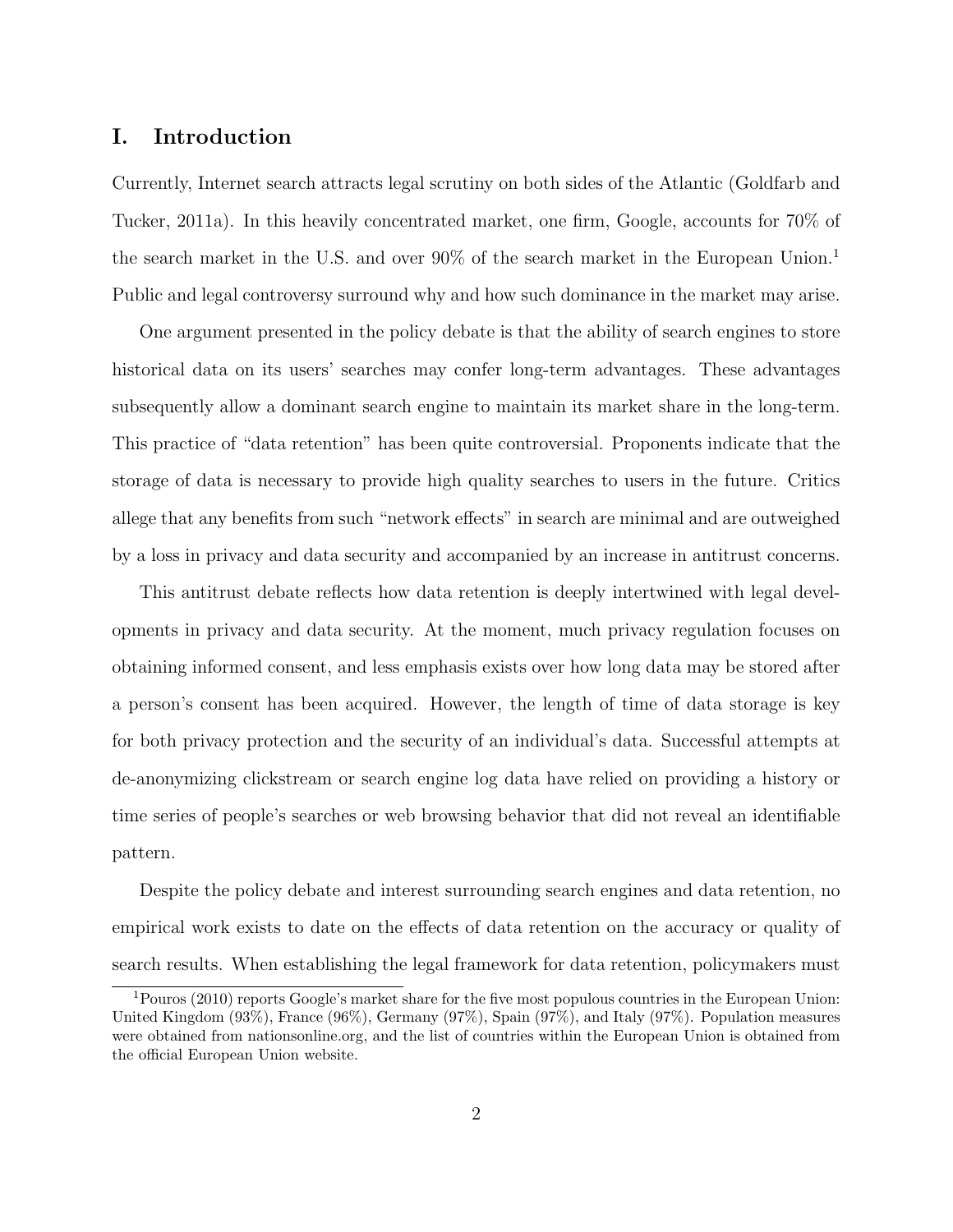weigh the benefits and costs of data retention to firms, private citizens, and society, so it is important to establish first whether and how much benefit exists from the practice of data retention.

We report on the results of our empirical study to measure the benefits that companies may receive from having large quantities of data. Specifically, we use variation in guidelines surrounding the length of time that search engines can store an individual's data as an exogenous shifter of the amount of data available to a search engine.<sup>2</sup> We then study how the accuracy of search results changes before and after the policy change. We measure the accuracy of search results by whether the customer navigates to a new website or whether the customer had to repeat the search either on that search engine or another search engine.

We find no empirical evidence of a negative effect from the reduction of data retention on the accuracy of search results. Our findings are apparent in the raw data as well as in a regression analysis of panel data with fixed effects to control for changes over time and across search engines. Our regression analysis suggests not only insignificance but also that the likely economic effects of the imprecisely measured coefficients are small.

We believe that absence of a decline in the accuracy of searches suggests little long-term advantage in market share bestowed by longer periods of data retention. Some potential explanations exist for the lack of an advantage. First, historic data may be less useful for accurately predicting current news than is sometimes supposed. Given that recent developments in search have highlighted consumers' desire for more current and recent news, large of amounts of historic data may not be useful for relevancy. Second, the precise algorithms that underly search engines algorithms are shrouded in secrecy. Third, a substantial fraction of searches are unique: 20% of searches that Google receives each day are searches that Google has not received in the last 90 days (AdWords, 2008). Of course, we also recognize

<sup>&</sup>lt;sup>2</sup>The term "exogenous" shifter refers to how differences in the length of data retention policies are independent of the outcome of the policy.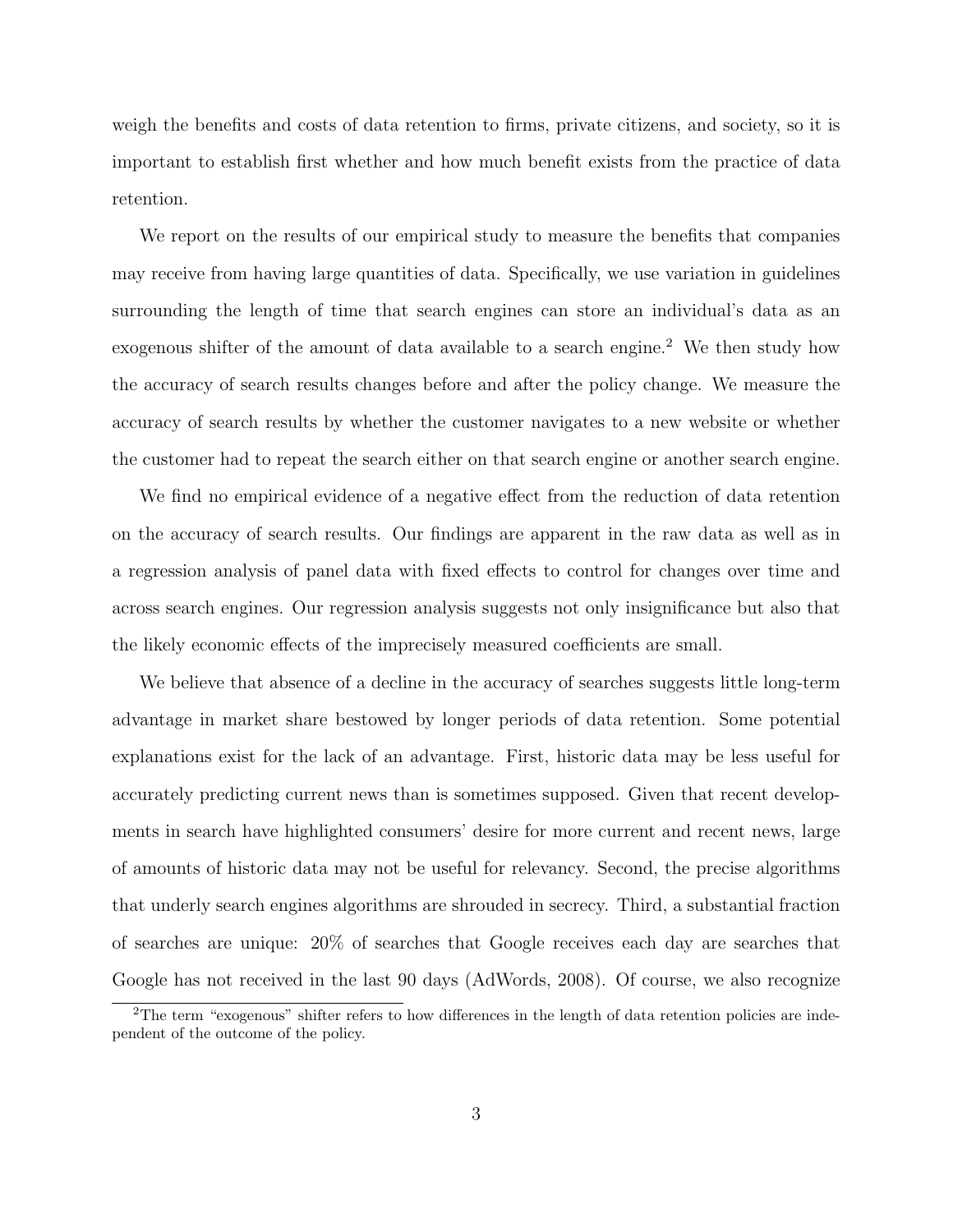the possibility that our measure of search accuracy may be too direct to pick up nuances in the precise quality of search results.

Our results have implications for the new debate in the legal literature on the right to be forgotten (Rosen, 2012). In the European Union in particular, this "right to be forgotten," has been gaining increasing traction as a potential foundation of privacy regulation (Bennett,  $(2012)^3$ . As pointed out by Korenhof et al.  $(2014)$  the timing of data retention plays a part in this debate as longer periods of data retention make it difficult for digitally recorded actions to be forgotten. As US policymakers, companies, and consumers keep an eye towards developments in the EU, concerns exist over whether legal actions abroad could "take over the American Internet, too" (Dewey, 2015).

Part II provides the background for this debate, including context on the existing regulatory landscape, controversies over search data, and the changes in data retention policies that we study. Part III describes our study design and methodology and presents our empirical results. Part V discusses our results and their implications. Finally, Part VI concludes with recommendations for future study.

### II. Background and Institutional Setting

#### A. Existing Regulatory Landscape

Firms' policies on data retention are deeply intertwined with broad legal and policy concerns over privacy, security, and antitrust. Privacy laws encompass any policy or legislation that governs the use and storage of personal information about individuals whether by the government, public, or private entities. As Hetcher (2001) points out, the Internet can often lead to a "threat to personal privacy" due to the "ever-expanding flow of personal data online." This notion of privacy and security of personal data has become one of the more significant public policy concerns generated by the Internet, leading to "legal and regulatory

<sup>3</sup>See also "Europe's 'Right to be Forgotten' Clashes with U.S. Right to Know," Forbes, May 16, 2014.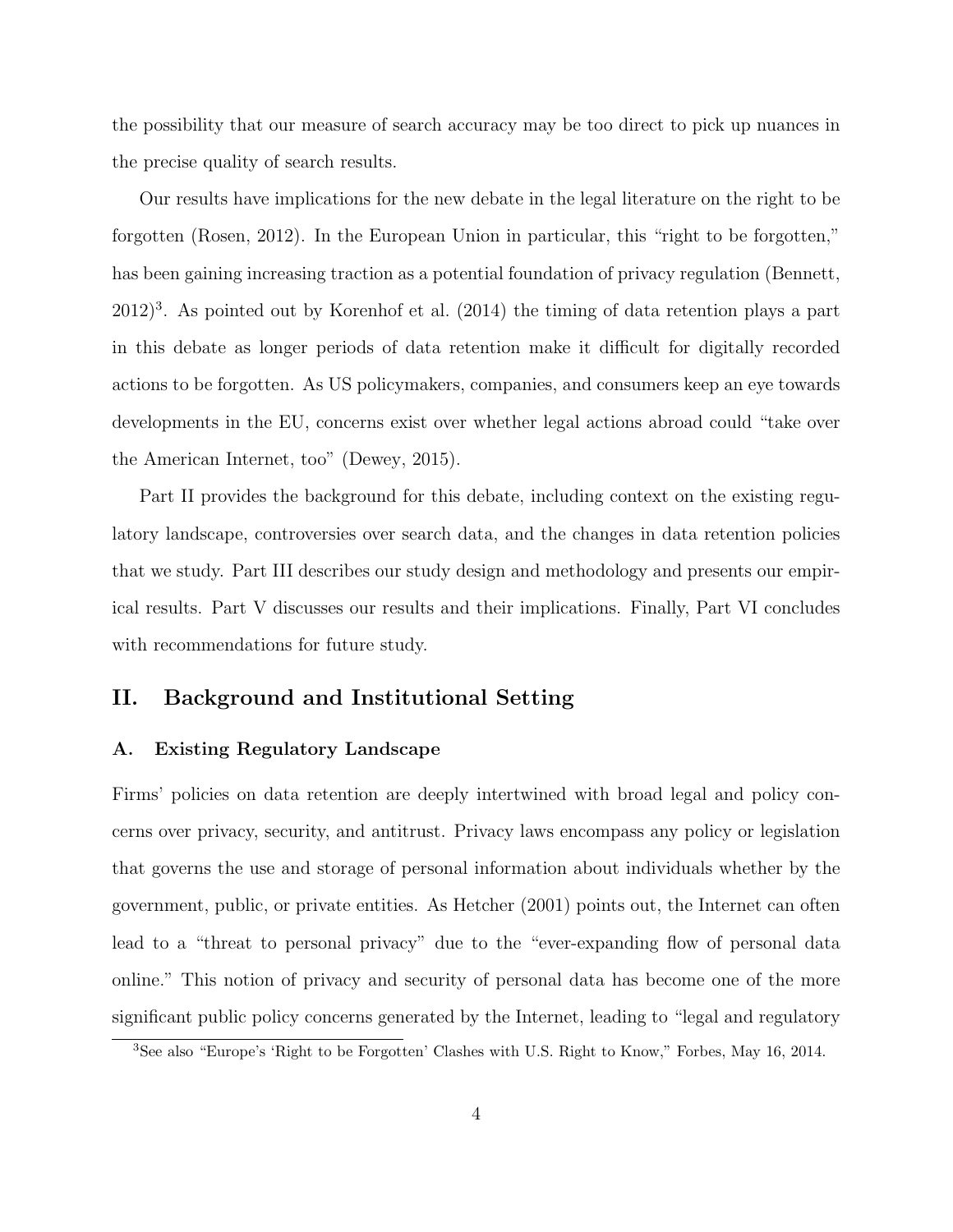challenges" (Salbu, 1998).

One challenge faced by the US legal system is that currently most privacy laws at the federal level predate the technologies, such as the Internet, that "raise privacy issues" (Salbu, 2014). In recent years, innovations such as behavioral advertising, location-based services, social media, mobile apps, and mobile payments lead to heated debates over an individual's privacy and security. The issue is pressing among lawmakers, as the GAO prepared a report in conjunction with the inquiry by Senator Rockefeller over data collection for marketing purposes.<sup>4</sup> According to Salbu (2014), the report suggests that the "US privacy debate will increasingly look to international standards and privacy concepts." For instance, the report cites the Fair Information Practice Principles as the de facto international standard.

Consequently, the need for understanding the effects of data retention on search quality is a crucial component for the debate. Given that most innovations and regulations occur in the EU, we study here the effects of changes in those policies abroad and their implications for the US Internet.

Our study is related to a privacy concern that began abroad and quickly spread to US policy debate: the right to be forgotten. The right to be forgotten "soared into public view" internationally recently when the European Court of Justice "ordered Google to grant a Spanish man's request to delete search results that linked to 1998 news stories about the man's unpaid debts" (Roberts, 2015).<sup>5</sup> While at present no formal right to make requests to delete data from the Internet exist in the US, proponents of privacy laws argue that such a right to be forgotten exists in the US through privacy torts and credit reporting rules.

As a result, companies are often left to determine their own policies for the storage and use of data. Differences in policies across companies may reflect external pressure such as court rulings and public sentiment. In our empirical study below, we will use variation in

<sup>4</sup>United States Government Accountability Office, "Information Resellers: Consumer Privacy Framework Needs to Reflect Changes in Technology and the Marketplace," December 18, 2013.

<sup>5</sup>See Google Spain SL, Google Inc. v. Agencia Espanola de Proteccion de Datos.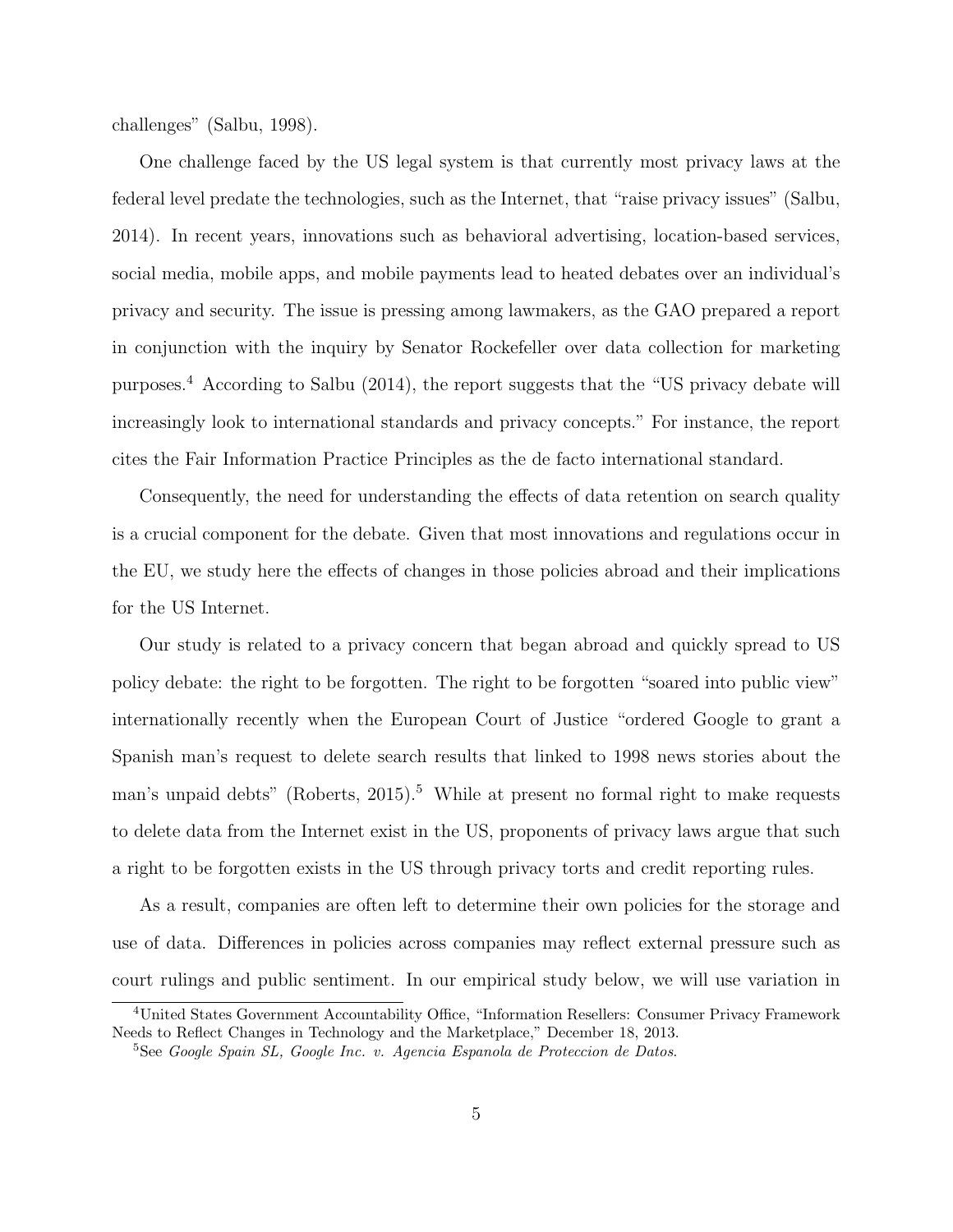data-retention policies from public pressure by the European Commission.

#### B. Changes in Data Retention Policies

Table 1 summarizes the variation in data-retention policies that we use in our study. The first two changes in search data retention that we study were prompted by pressure from the European Commission's data protection advisory group, the Article 29 Working Party. In April 2008, the group recommended that search engines reduce the time they retained their data logs.

The first search engine to respond to this challenge was Yahoo!. Yahoo's Chief Trust Officer Ann Toth declared that its decision to anonymize its user personal information after 90 days "set a new industry standard for protecting consumer privacy. This policy represents Yahoo!'s assessment of the minimum amount of time we need to retain data in order to respond to the needs of our business while deepening our trusted relationship with users." <sup>6</sup>

In January 2010, the chief privacy strategist at Microsoft announced that Microsoft would delete the Internet protocol address associated with search queries at six months rather than 18 months.<sup>7</sup>

| Table 1: Timeline of policy changes |        |                                        |  |
|-------------------------------------|--------|----------------------------------------|--|
| Date                                |        | Search Engine Change in Storage Policy |  |
| December 2008 Yahoo!                |        | 13 to 3 months                         |  |
| January 2010 Bing                   |        | 18 to 6 months                         |  |
| April 2011                          | Yahoo! | 3 to 18 months                         |  |

In the last example, we study a change in Yahoo! policy where they increased the amount of data they kept. Yahoo claimed that "going back" to 18 months was required in order to "keep up" in the competitive environment against other search engines. Yahoo! offers

 $6$ http://www.ft.com/cms/s/0/f6776768-cc6b-11dd-9c43-000077b07658.html#axzz1JyhQBZ2u

 $7$ http://blogs.technet.com/b/microsoft\_on\_the\_issues/archive/2010/01/19/ microsoft-advances-search-privacy-with-bing.aspx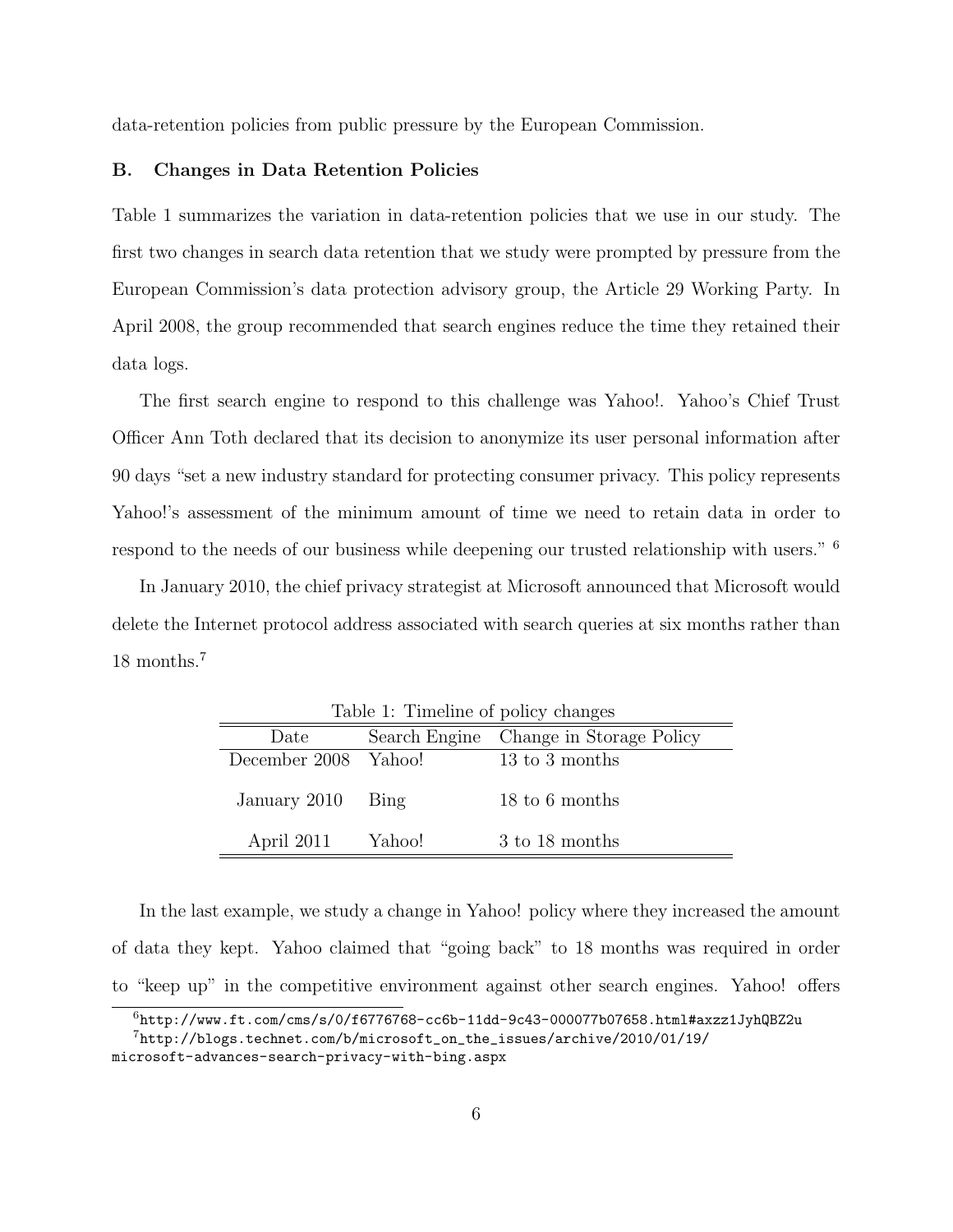highly personalized services that include shopping recommendation as well as customized news pages and search tools that "can anticipate what users are looking for." According to Anne Toth, Chief Trust Officer at Yahoo!, "To pick out patterns for such personalization, Yahoo needs to analyze a larger set of data on user behavior." Since this change was prompted by internal competitive motivations rather than exogenous changes in the strictness of EU enforcement of the data directive, we use this policy as a robustness check to our main analyses.<sup>8</sup>

In sum, our study focuses on changes in the data retention policies. We observe changes in the length of data retention for Yahoo! and Bing. Since Google did not change its data retention policy, we do not observe changes in Google's policy.

It is also important to highlight that not all de-identification and anonymization procedures were the same. Figure 1 is a representation of Search Engine policies as of February 2009 by Microsoft. The figure makes a distinction between de-identification (where the ability to match search queries with other identifying information is removed) and anonymization which involves the removal of IP addresses. In general the policies we studied were targeted towards anonymization. The policies come in the wake of the release of the AOL search engine log query data for 658,000 users within the US that demonstrated how a series of search engines queries over time could reveal an individual's identity. For example, reporters were able to identify Thelma Arnold, a 62-year-old widow who lives in Lilburn, Georgia as AOL searcher "No. 4417749" from the content of her searches.<sup>9</sup>

<sup>8</sup>For more details see http://www.ypolicyblog.com/policyblog/2011/04/15/ updating-our-log-file-data-retention-policy-to-put-data-to-work-for-consumers/

 $^{9}$ http://www.nytimes.com/2006/08/09/technology/09aol.html?pagewanted=all&\_r=0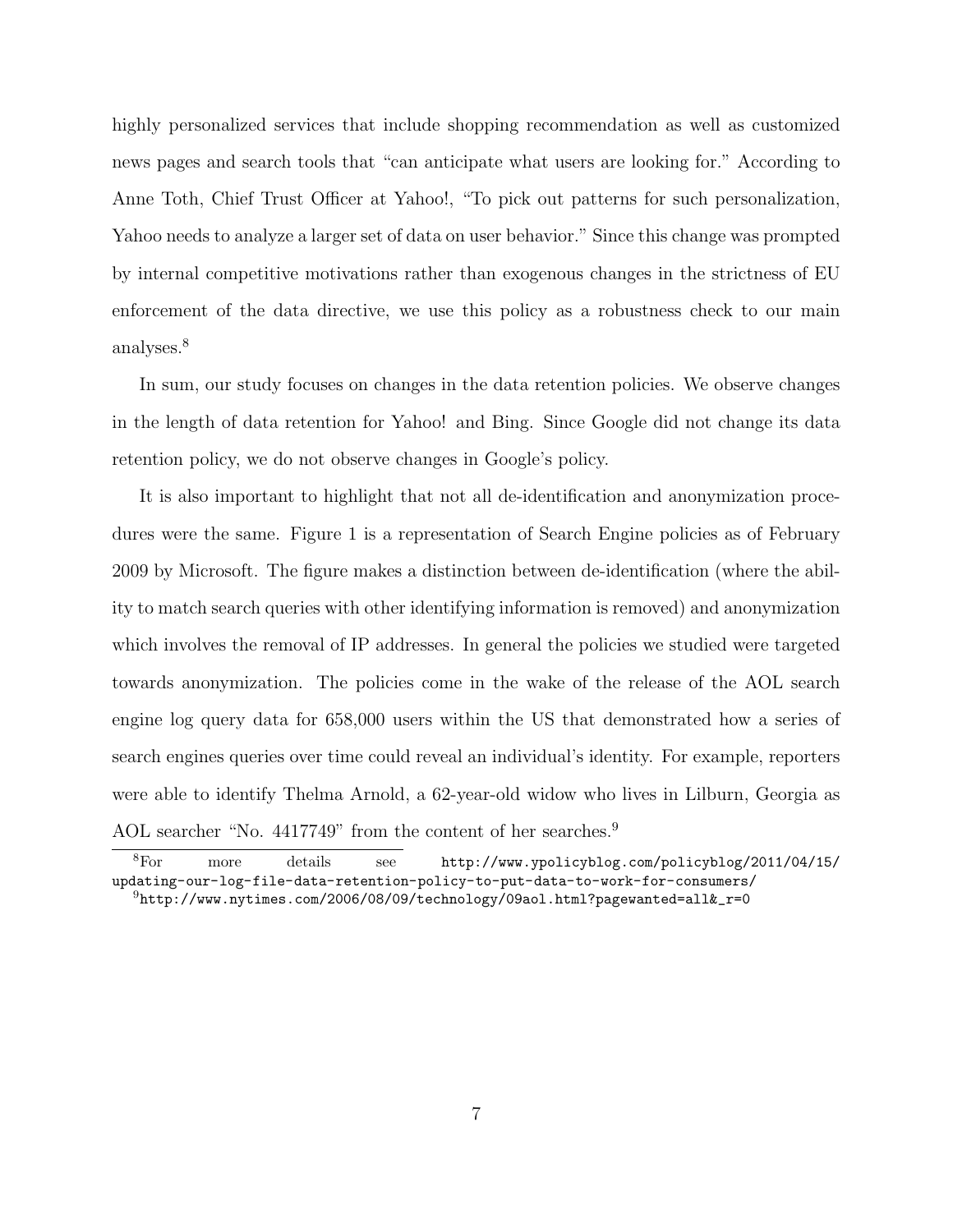

Figure 1: Microsoft comparison of Search Data Retention Policies of Major Search Engines in February 2009

Source: http: // blogs. technet. com/ b/ microsoft\_ on\_ the\_ issues/ archive/ 2009/ 02/ 10/ comparing-search-data-retention-policies-of-major-search-engines-before-the-eu. aspx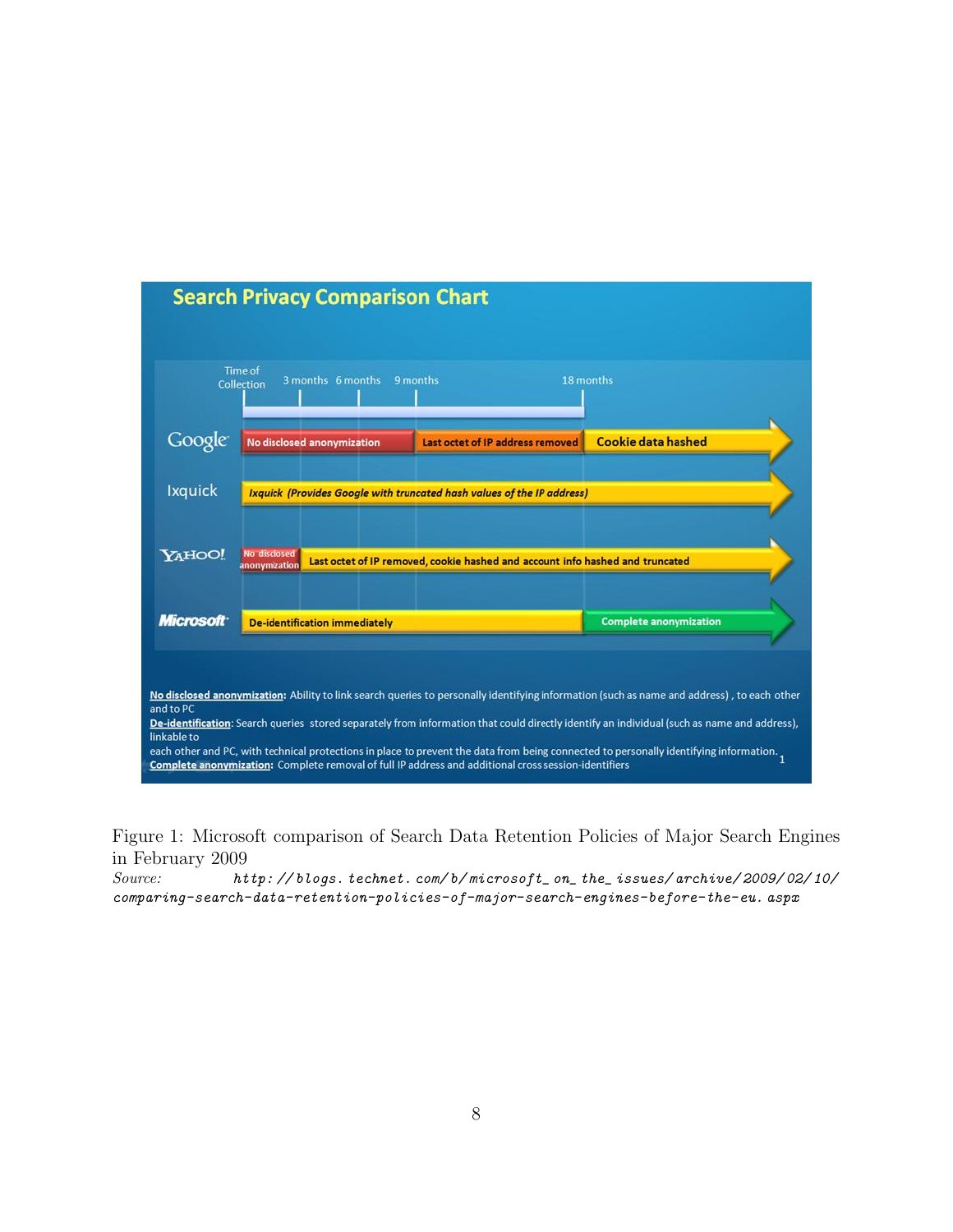## III. Empirical Analysis

#### A. Study Design and Methodology

Our study design relies on natural experiments to exploit changes in the data-retention policies of major search engines. A natural experiment is a situation in which entities are randomly exposed to a treatment or control policy.<sup>10</sup> In our study, we compare companies with different policies of the length of data retention due to external pressure from policymakers. The treatment group here is the search engine with the change in the length of data retention, and the control group consists of search engines with no change in data-retention policies. The idea is that the control group will allow us to control for other seasonal patterns in users' search behavior that are unrelated to the change in data retention. In this way, we will not attribute spurious factors to the change in data retention. In other words, the control group describes the counterfactual of how we would expect the treatment group to behave in the absence of the policy change.

Given recent changes in data-retention policies at major search engines, this methodology provides us with several experiments that we study. We describe the search data that we use below, and then we report in the raw data as well as regression analysis of the policy changes. Our regression analysis models the outcome variable (a measure of the quality of search) as a function of other explanatory variables.

#### B. Search Data

Our analysis relies on data from Experian Hitwise. Hitwise assembles aggregate data using the website logs from Internet Service Providers. The information is combined with data from opt-in panels to create a geographically diverse sample with usage data from 25 million people worldwide.<sup>11</sup> Since we study policy changes that affect search engines in Europe, we

<sup>&</sup>lt;sup>10</sup>See The New Palgrave Dictionary of Economics, "natural experiments and quasi-natural experiments." <sup>11</sup>For further details, Chiou and Tucker (2012) also use this data.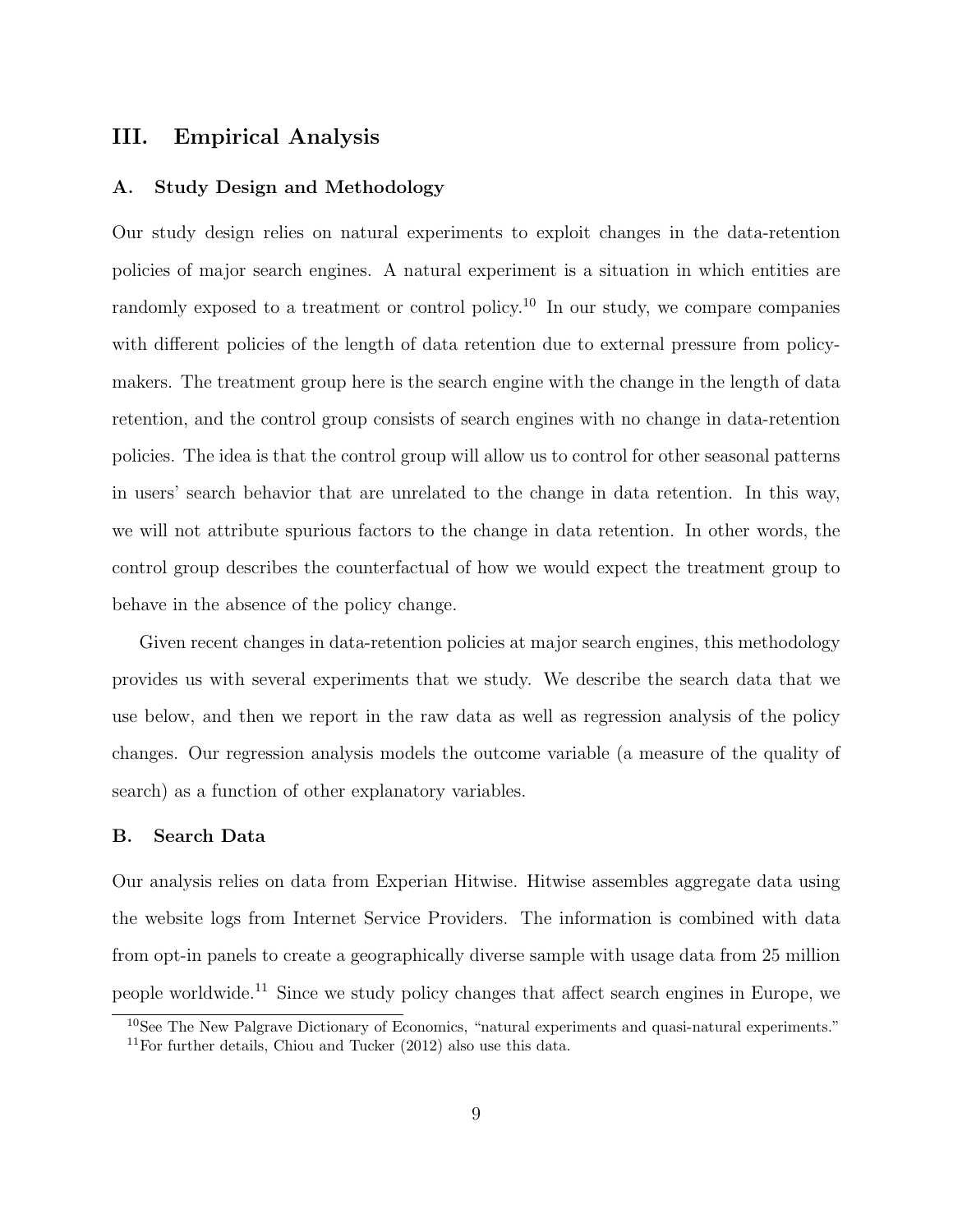|              | Mean | Std Dev | Min |      | Max Observations |
|--------------|------|---------|-----|------|------------------|
| $%$ clicks   | 0.85 | 1.29    |     | 9.08 | 2882             |
| Google       | 0.31 | 0.46    |     |      | 2882             |
| Yahoo!       | 0.51 | 0.50    |     |      | 2882             |
| Bing         | 0.18 | 0.39    |     |      | 2882             |
| Observations | 2882 |         |     |      |                  |

Table 2: Summary statistics

Notes: We observe the fraction of traffic to each "downstream" search website from a major search engine. Each observation in our final sample represents a search engine-website-week combination.

use data from Hitwise on the search behavior of UK residents.

We are interested in whether a change in policies of data retention affected the accuracy of search. As a measure of accuracy, we examine whether a consumer repeats a search or navigates to a new site. Hitwise reports the top 20 sites that users navigate to after visiting a particular site. We observe the fraction of outgoing traffic to each of these "downstream" sites from each of the major search engines during a given week.

We restrict our sample to outgoing traffic from the three major search engines: Yahoo!, Google, and Bing. We identify which downstream sites are search sites by examining sites that contain the domain of any major search engine. Our category of search sites excludes mail, book, or wiki sites, which serve a different purpose than general search. We collect data for the two months before and after each policy change in our sample.

Table 2 reports the summary statistics for the downstream search sites in our sample. Each observation in our final sample represents a search engine-website-week combination. For instance, we can observe the percent of outgoing traffic from Yahoo! Search that navigated to a particular search site during the first week of February 2009. The average search site received 0.85 percent of all outgoing clicks from a search engine.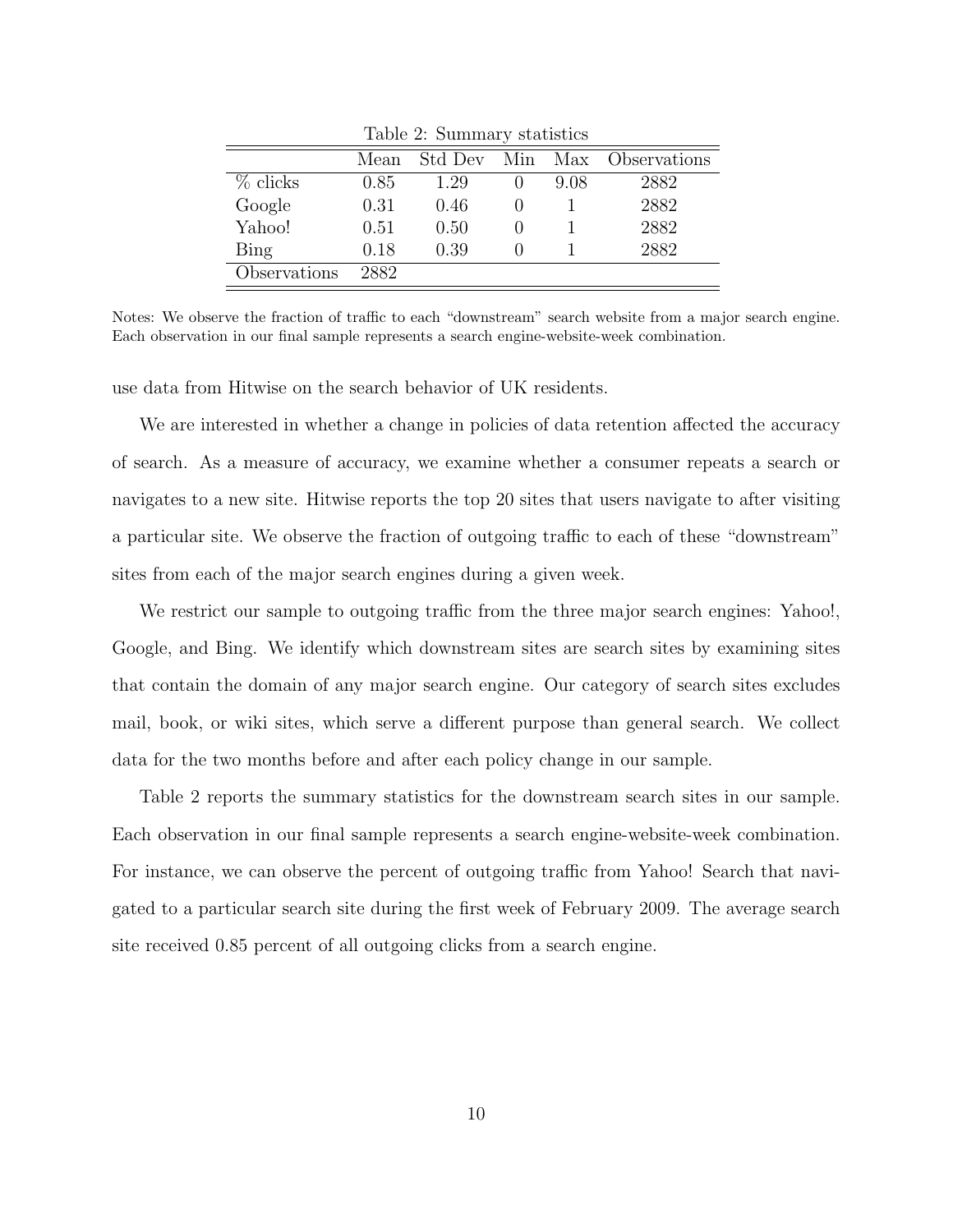#### C. Graphical and Regression Analysis

As a preliminary analysis, we explore the change in traffic to search sites before and after each major policy change. Figure 2 summarizes the fraction of traffic to search engines among the top 20 downstream sites from Bing and other search engines. The pre- and postperiods refer to the time before and after the Bing's policy change from 18 to 6 months of data retention. As seen in the figure, traffic to search sites remained relatively constant over this period of time.

In Figure 3, we summarize the fraction of traffic to all downstream search sites before and after Yahoo's policy change from 13 to 3 months of data retention. Total traffic to search sites from Yahoo! remained relatively unchanged over this period compared to traffic from other search engines.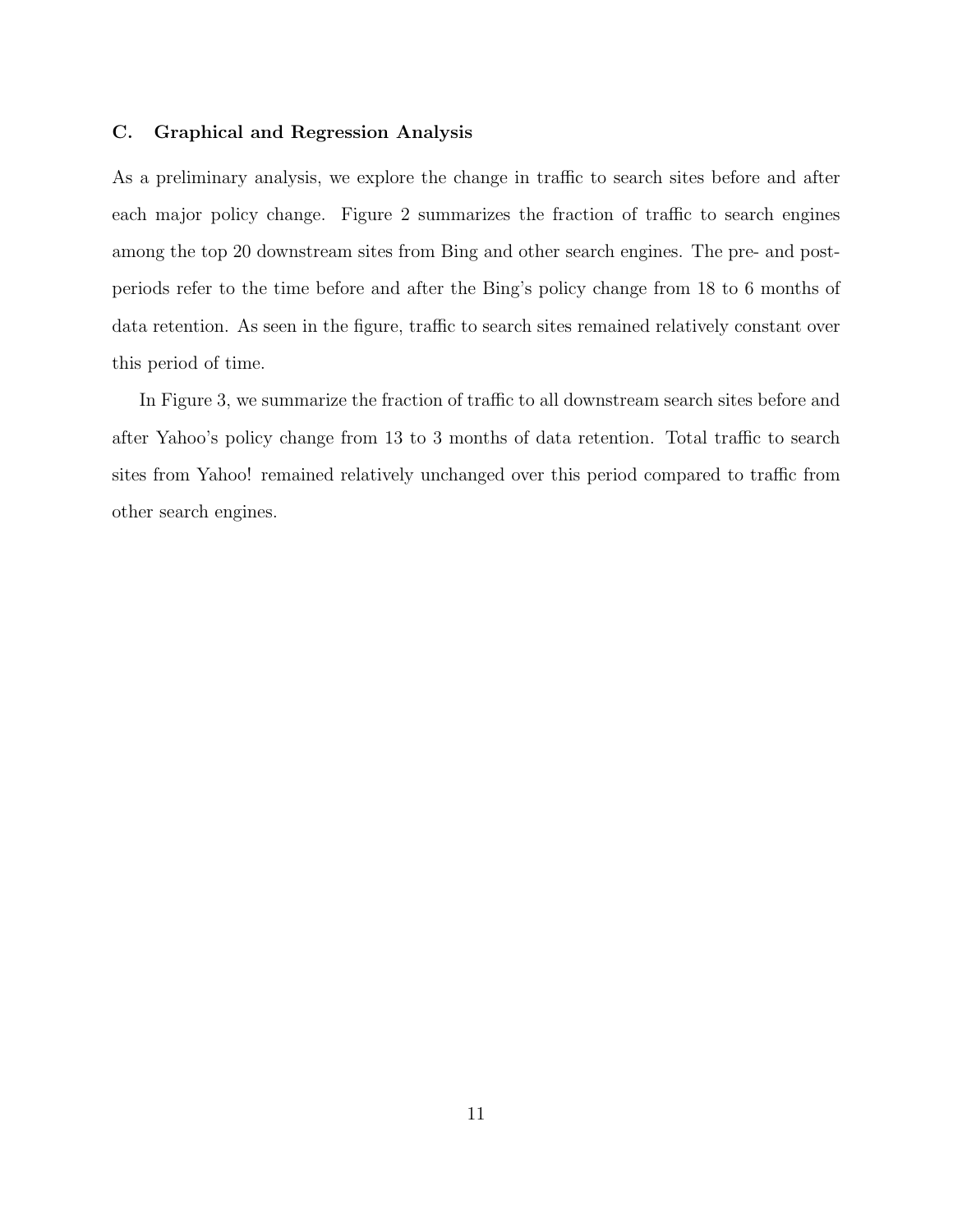Figure 2: Downstream search sites visited after Bing and other search engines before and after Bing reduced its length of data retention



Note: This figure shows the average percentage of visits to "downstream" search websites after users visited Bing and other search engines (Yahoo! and Google) before and after Bing reduced its length of data retention from 18 to 6 months in Juanary 19, 2010.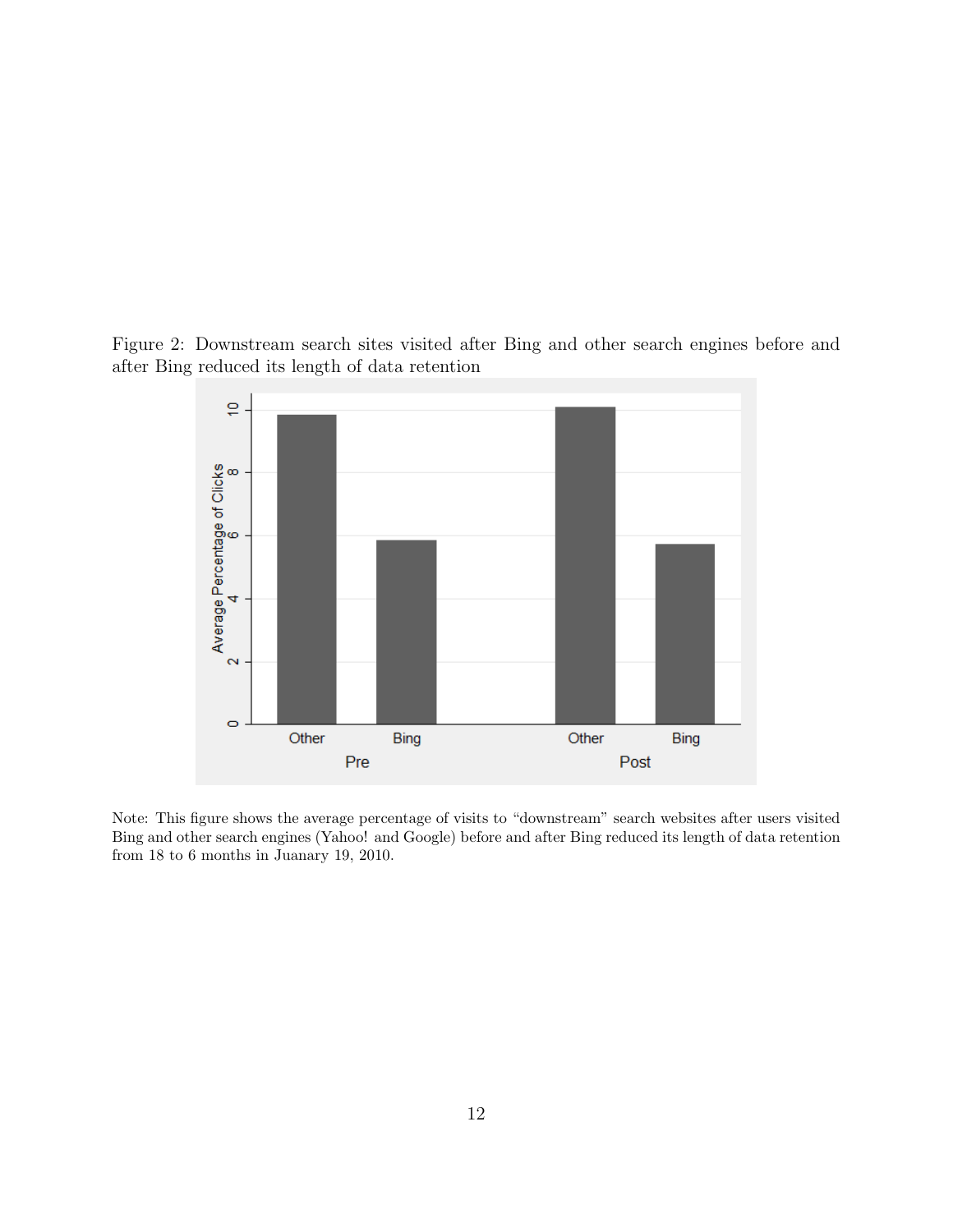Figure 3: Downstream search sites visited after Yahoo! and other search engines before and after Yahoo! reduced its length of data retention



Note: This figure shows the average percentage of visits to "downstream" search websites after users visited Yahoo! and other search engines (Bing and Google) before and after Yahoo! reduced the length of its data retention from 13 to 3 months in December 17, 2008.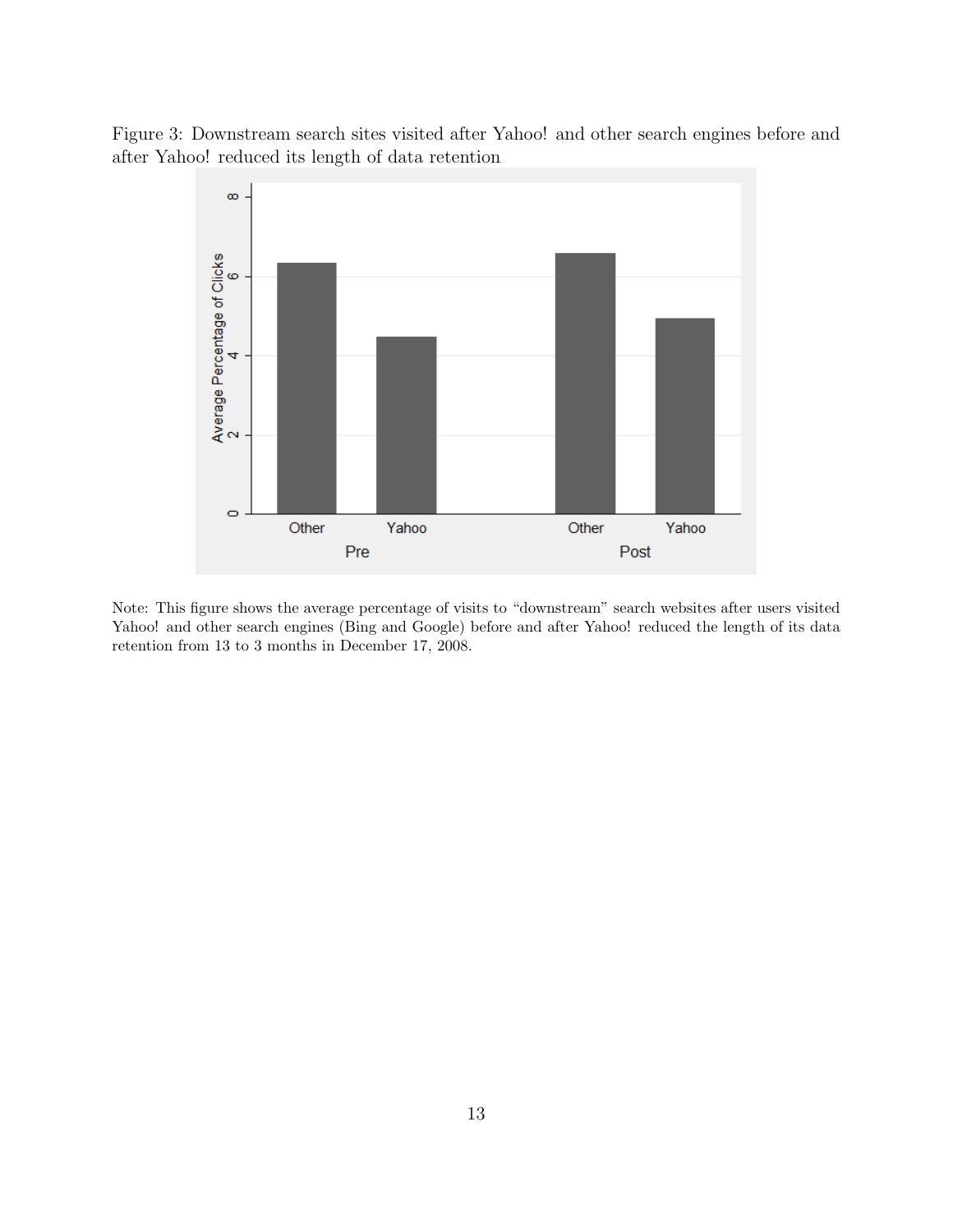The figures suggest that changes in data retention policies did not shift downstream traffic from search engines. To formalize the analysis, we run difference-in-differences regressions at the website level for downstream traffic to the top 20 firms for each of the policy changes in our sample. For instance, to analyze Bing's policy change, we estimate the percentage of visits to website i after visiting search engine j in week  $t$ :

$$
\%visits_{ijt} = \beta_0 + \beta_1 Post_t \times Bing_j + \delta_j + \alpha_i + \rho_t + \epsilon_{ijt}
$$

where  $\delta$  is fixed effect for the originating search engine j, and Post is an indicator variable equal to 1 for the weeks of Bing's change in storage policy. The controls  $\alpha$  are downstreamwebsite fixed effects, which allow each website to have a specific intercept in the regression line. The controls  $\rho_t$  are weekly fixed effects to allow each week to have a specific intercept, since variation in the volume and interest of searches may occur across weeks. The coefficient  $\beta_1$  on the interaction term  $Post \times Bing$  measures the effect of change in Bing's storage policy on subsequent visits to search sites with the corresponding change in search sites from traffic originating on Yahoo! or Google as a control. We estimate this specification using ordinary least squares and cluster our standard errors at the website level to avoid the downward bias reported by Bertrand et al. (2004).

To summarize, the regression model describes the relationship between the dependent or outcome variable and a group of explanatory variables. Our coefficient of interest  $\beta_1$ measures the extent to which storage policy may increase or decrease subsequent visits to search sites. If the coefficient is positive, this suggests that reducing the length of data retention increased the number of repeat searches on the search engine, i.e., the quality of search results decreased. If the coefficient is negative, this suggests that reducing the length of data retention decreased the number of repeat searches on the search engine, i.e., the quality of search results increased.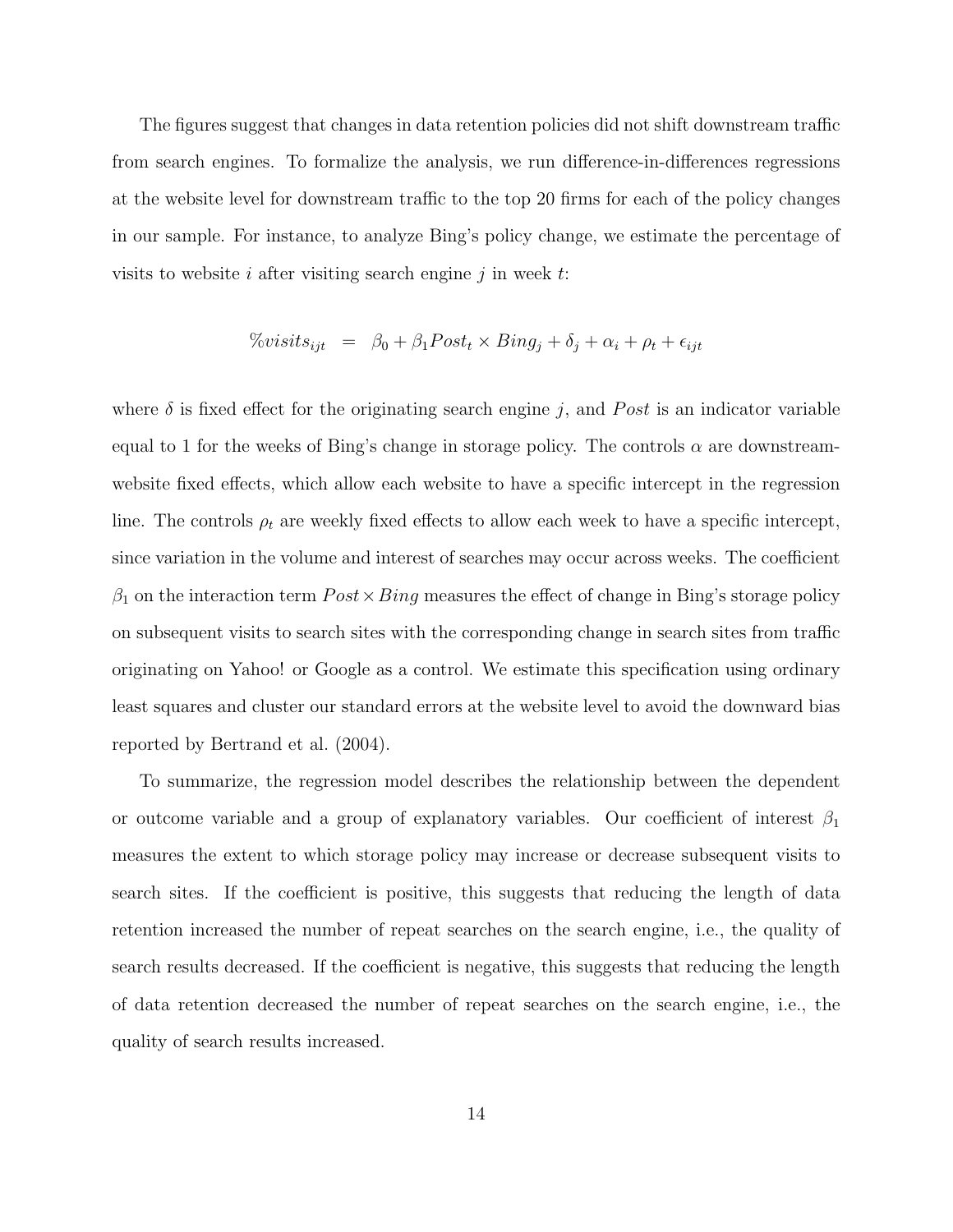|                             | (1)       | $\left(2\right)$ | $\left(3\right)$ |
|-----------------------------|-----------|------------------|------------------|
|                             | 2 months  | 4 months         | 6 months         |
| Post $\times$ Bing          | $-0.0516$ | $-0.0373$        | $-0.0463$        |
|                             | (0.0405)  | (0.0978)         | (0.140)          |
| Website Fixed Effects       | Yes       | Yes              | Yes              |
| Search Engine Fixed Effects | Yes       | Yes              | Yes              |
| Week Fixed Effects          | Yes       | Yes              | Yes              |
| Observations                | 464       | 928              | 1392             |
| R-Squared                   | 0.952     | 0.833            | 0.790            |

Table 3: Downstream traffic to search websites before and after Bing's reduction of the length of its data retention from 18 to 6 months in January 2010

Notes: Robust standard errors clustered at website level.  $*p < 0.1$ ,  $**p < 0.05$ ,  $***p < 0.01$ . The dependent variable is the percentage of visits to search websites. The

We test for whether a positive or negative coefficient is statistically significant. As described in Schwartz and Seaman (2013), "statistical significance is the probability that an observed relationship is not due to chance."<sup>12</sup> If a coefficient is not statistically significant, this means that we cannot reject the hypothesis that the coefficient is equal to zero, i.e., the policy had no effect on the outcome variable.

We report our results in Table 3 for the specification as described by equation (1). We run a similar regression analyzing the effect of Yahoo!'s policy change, and we report those results in Table 4. Both tables indicate that the change in storage policy did not have an effect on downstream visits to search sites. The estimated effect is small and statistically insignificant. To rule out possible delays in implementation, we run our regressions using varying windows of 2, 4, and 6 months.

<sup>12</sup>See Getting Started with Statistics Concepts. "A p-value of less than 0.05 is usually considered statistically significant....("When a result has less than a 5 percent change of having been observed but is observed anyways, it is said to be statistically significant.") A 5% probability is equal to a p-value of 0.05 or less. Results with a p-value of less than 0.01 are considered highly statistically significant...(a 1% chance "represents a 'higher' level of significance because it indicates a less probable outcome and hence a more rigorous statistical test."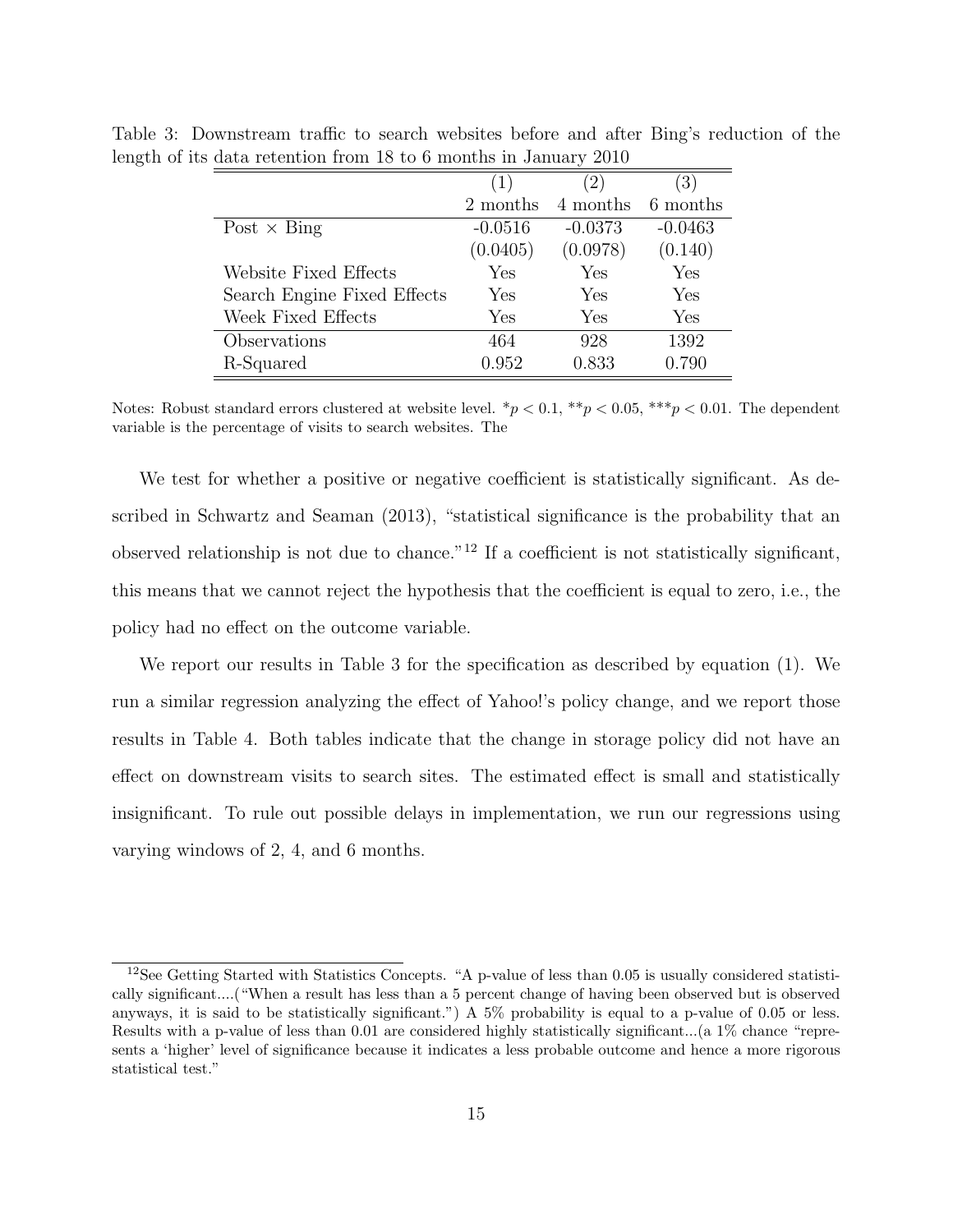Table 4: Downstream traffic to search websites before and after Yahoo!'s reduction of the length of its data retention from 13 to 3 months in December 2008  $=$ 

|                             | (1)       | (2)      | $ 3\rangle$ |
|-----------------------------|-----------|----------|-------------|
|                             | 2 months  | 4 months | 6 months    |
| Post $\times$ Yahoo         | $-0.0148$ | $-0.123$ | $-0.173$    |
|                             | (0.122)   | (0.195)  | (0.229)     |
| Website Fixed Effects       | Yes       | Yes      | Yes         |
| Search Engine Fixed Effects | Yes       | Yes      | Yes         |
| Week Fixed Effects          | Yes       | Yes      | Yes         |
| Observations                | 210       | 322      | 434         |
| R-Squared                   | 0.948     | 0.904    | 0.885       |

Notes: Robust standard errors clustered at website level.  $*p < 0.1$ ,  $**p < 0.05$ ,  $***p < 0.01$ . The dependent variable is the percentage of visits to search websites.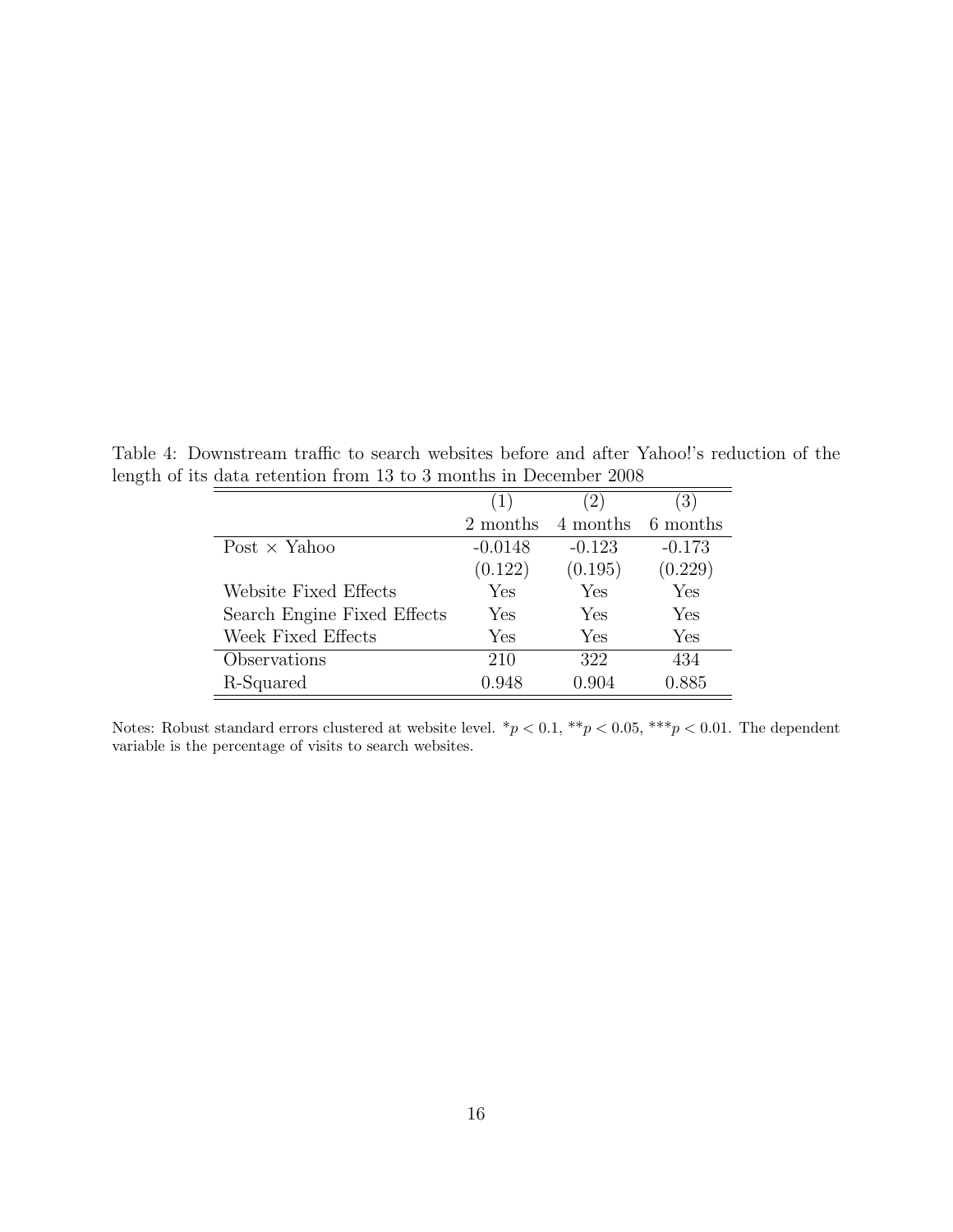|                             | (1)      | $\left(2\right)$ | (3)      |
|-----------------------------|----------|------------------|----------|
|                             | 2 months | 4 months         | 6 months |
| Post $\times$ Yahoo         | 0.0133   | 0.0648           | 0.0687   |
|                             | (0.121)  | (0.110)          | (0.104)  |
| Website Fixed Effects       | Yes      | Yes              | Yes      |
| Search Engine Fixed Effects | Yes      | Yes              | Yes      |
| Week Fixed Effects          | Yes      | Yes              | Yes      |
| Observations                | 352      | 704              | 1056     |
| R-Squared                   | 0.910    | 0.928            | 0.933    |

Table 5: Downstream traffic to search websites before and after Yahoo!'s increase in the length of its data retention from 3 to 18 months in April 2011

Notes: Robust standard errors clustered at website level.  $*p < 0.1$ ,  $**p < 0.05$ ,  $***p < 0.01$ . The dependent variable is the percentage of visits to search websites.

#### D. Robustness Check

As a robustness check, we examine a third policy change by Yahoo!, which lengthened the data retention period from 3 to 18 months. The policy change contrasts with the two policy changes in the prior section, which decreased the length of data retention. Reassuringly, we find that our results are also statistically insignificant.

## IV. Discussion and Policy Implications

Our findings suggest that long periods of data storage do not confer advantages in search quality, which is an often-cited benefit of data retention by companies. Of course, a few caveats exist. First, our study focuses on blanket policies by firms towards data retention policies and finds little observable effects on search accuracy as measured by the need to repeat searches. However, we do want to highlight that the kind of policies studied in this paper are very different from the recent cases concerning the right to be forgotten in the European Union which have focused on the individual rather than blanket data retention policies.<sup>13</sup>

<sup>13</sup>For instance, in an ECJ case, a Spanish man requested to have details of his foreclosure deleted from Google. Google Spain SL, Google Inc. v Agencia Espanola de Proteccion de Datos. Accessed at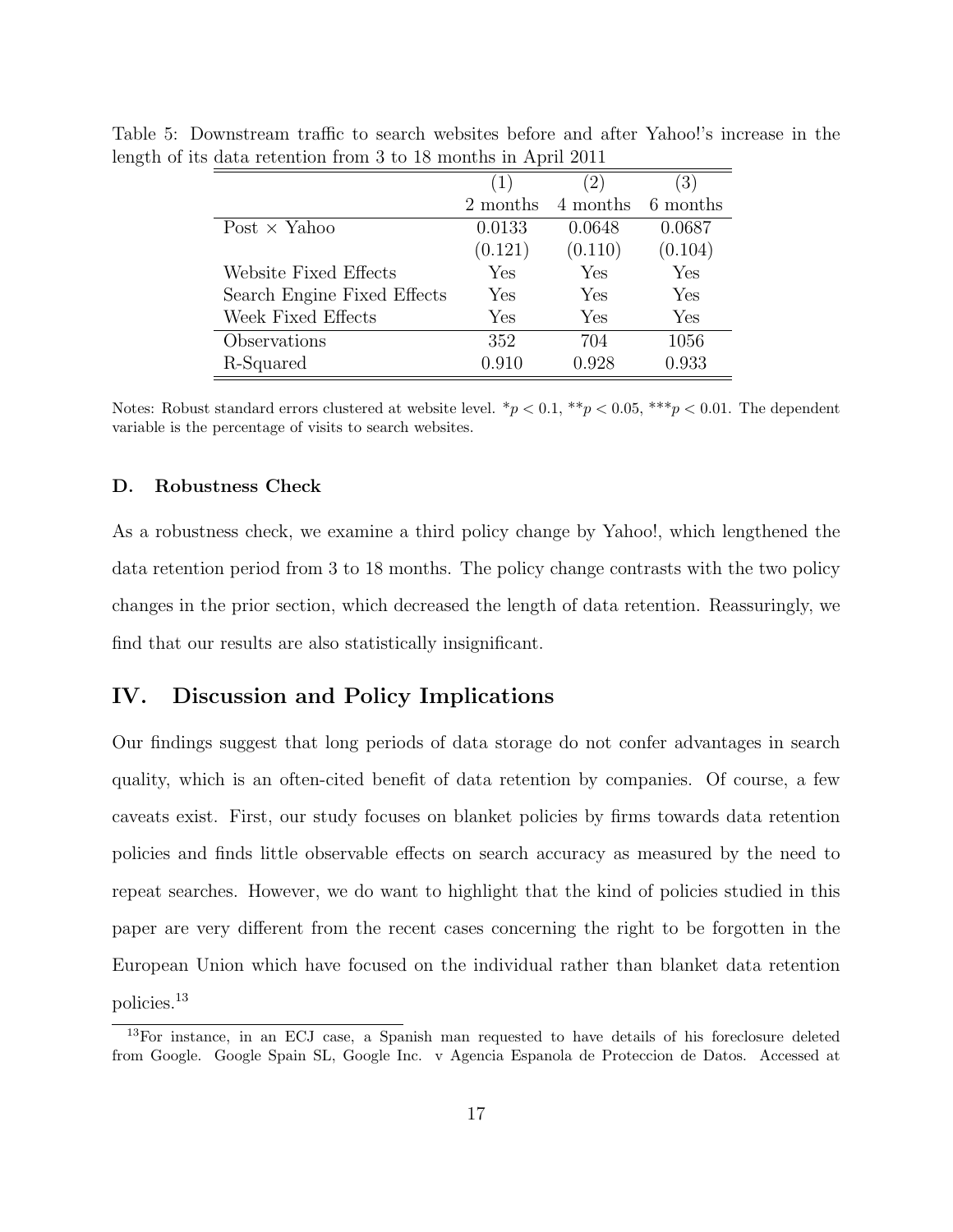Furthermore, our finding of little effect of longer periods of data retention contrasts with other work that has found significant costs from different types of privacy regulation on commercial outcomes (Miller and Tucker, 2009; Goldfarb and Tucker, 2011b, 2012). We recognize that the difference may reflect the importance of data recency and current results to the search engine business model.

Our findings also suggest important policy implications. Unlike the EU, the US does not have a "single overarching privacy law."<sup>14</sup> If long periods of data retention do not generate higher quality of searches, this suggests that the costs of privacy laws for users and companies may be lower than otherwise presumed. The debate thus far has centered on whether more privacy is worth the cost. Our results suggest that the costs of privacy may be lower than currently perceived.

Privacy concepts differ between the US and other legal regimes in the EU (Laux, 2007). In the EU, the user owns a "set of legal rights entitling him to control data that are describing him, regardless of who had access to the data." In the US, whoever has rightfull access to the data "owns" the data. While our results do not necessarily suggest that privacy concepts in the US need to change, our results suggest that other policy innovations such as consent use may be useful. In the EU, a consent requirement allows a user to prevent any use of the data that he or she does not agree to. This notion is similar to intellectual property rights, e.g., Copyright, Patent, and Trademark rights. Alternatively, policymakers may choose to adopt blanket policies that directly govern the length of data retention.

In addition, our empirical results contribute to the antitrust debate over search engine dominance. We do not find evidence of an advantage in search quality for search engines that adopt longer periods of data retention. This suggests that a dominant search engine with a large fraction of market share does not necessarily maintain its dominance in the long-

http://curia.europa.eu/jcms/upload/docs/application/pdf/2014-05/cp140070en.pdf.

<sup>&</sup>lt;sup>14</sup> "Differences between the privacy laws in the EU and the US", Management, Compliance, & Auditing, January 10, 2013.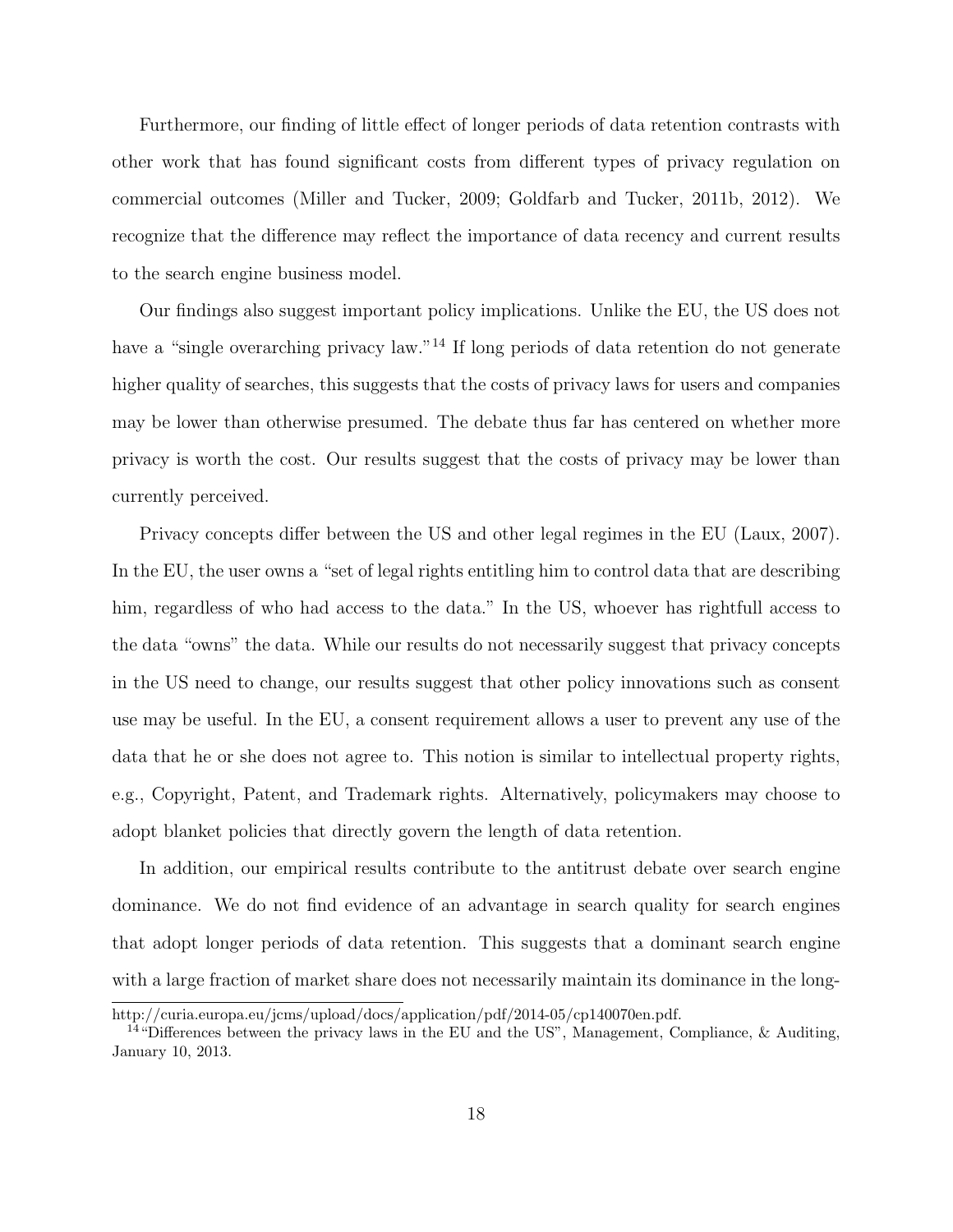term due to its access of historical data on users. Of course, we do not rule out that other antitrust concerns may exist as to why market concentration remains so high in Internet search markets.

### V. Conclusion and Recommendations for Future Study

This paper investigates whether retention of large sets of data by firms that offer Internet search provide measurable changes to their performance from the perspective of consumers. Specifically, we study how the length of time that search engines retained their server logs affected the apparent accuracy of subsequent searches. Our analysis exploits changes in these policies prompted by the actions of the European Commission. We find little empirical evidence that reducing the length of storage of past search engine searches affected the accuracy of search. Our results suggest that the possession of historical data confers less of an advantage to firms who own the data than is sometimes supposed.

Our results also suggest that restrictions to data retention provoked by privacy concerns may impose fewer costs if directed at limits on the recency of data (e.g, "right to be forgotten" policies). More generally, the length of data retention has become an issue in this debate over privacy (Korenhof et al., 2014). The question is whether the benefits of privacy (less data retention) for consumers outweigh any potential costs to consumers (lower quality search results). Our study suggests that retaining data for shorter periods of time does not lead to lower quality searches; in other words, we do not find a cost to privacy in our setting.

Several avenues beyond the scope of this study exist for future research. The first is that it is not clear that search engine responsiveness to a search query is the only area where consumer might benefit from a search engine retaining data. Other benefits may include testing new algorithms or fraud prevention. The second is that the policy changes we study occurred in Bing and Yahoo!. Unsurprisingly, these two search engines lacked the market share of Google and were experimenting with differentiating themselves via user privacy in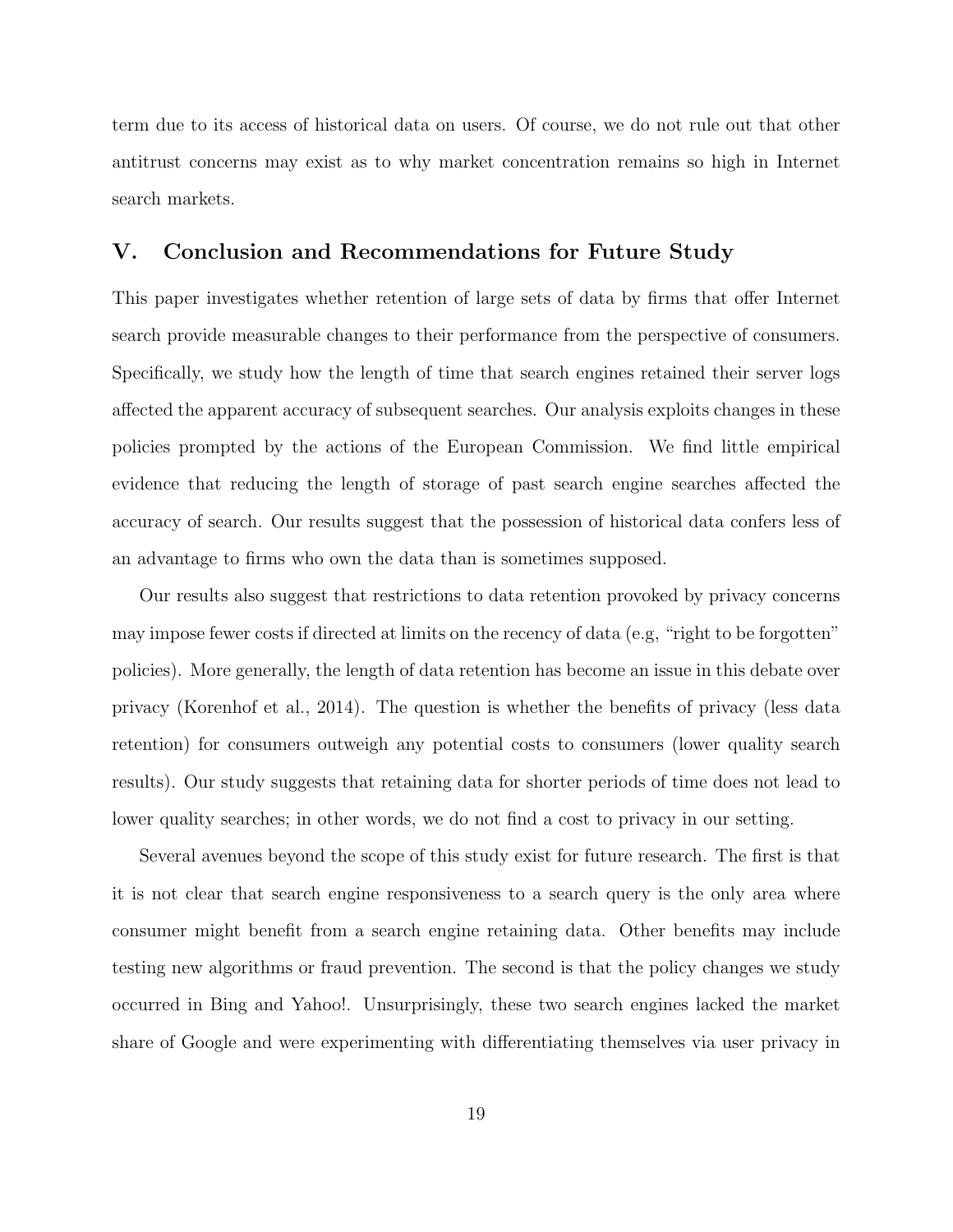order to try and regain market share. Consequently, we study the effects of a reduction in data retention for firms that were not the market leader. If in the future, Google changes its data retention policy, this would a useful exercise for study. The third avenue for future research is that we do not know whether longer term effects exist due to the change in retention policies. Our data is truncated partly because Yahoo! reversed its previous data retention policy.

Given several interesting directions for future study, we believe that our study is a useful first step in measuring the effect of data retention policies on consumer behavior.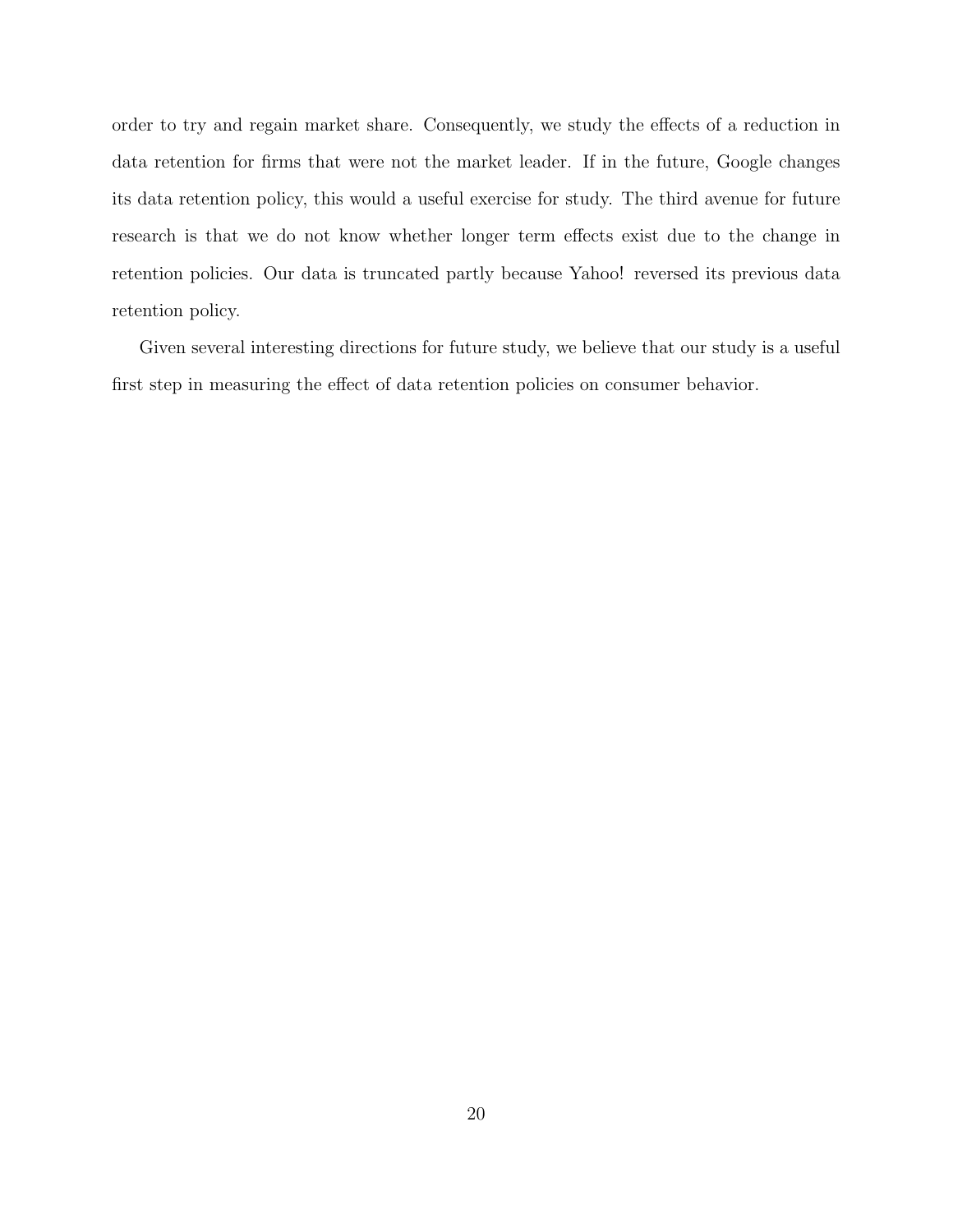# References

AdWords, G. I. (2008). Reach more customers with broad match.

- Bennett, S. C. (2012). The right to be forgotten: reconciling EU and US perspectives. Berkeley Journal of International Law 30, 161–195.
- Bertrand, M., E. Duflo, and S. Mullainathan (2004). How much should we trust differencesin-differences estimates? The Quarterly Journal of Economics  $119(1)$ , 249–275.
- Chiou, L. and C. Tucker (2012). How does the use of trademarks by third-party sellers affect online search? Marketing Science 31 (5), 819–837.
- Dewey, C. (2015). How the 'right to be forgotten' could take over the American internet, too. The Washington Post.
- Goldfarb, A. and C. Tucker (2011a). Substitution between offline and online advertising markets. Journal of Competition Law & Economics 7(1), 37-44.
- Goldfarb, A. and C. Tucker (2012). Privacy and innovation. In *Innovation Policy and the* Economy, Volume 12, NBER Chapters, pp. 65–89. National Bureau of Economic Research, Inc.
- Goldfarb, A. and C. E. Tucker (2011b). Privacy regulation and online advertising. Management Science  $57(1), 57-71.$
- Hetcher, S. (2001). Changing the Social Meaning of Privacy in Cyberspace. Harvard Journal of Law and Technology  $15(1)$ , 150–206.
- Korenhof, P., J. Ausloos, I. Szekely, M. Ambrose, G. Sartor, and R. Leenes (2014). Reforming European Data Protection Law: Law, Governance and Technology Series, Volume 20,